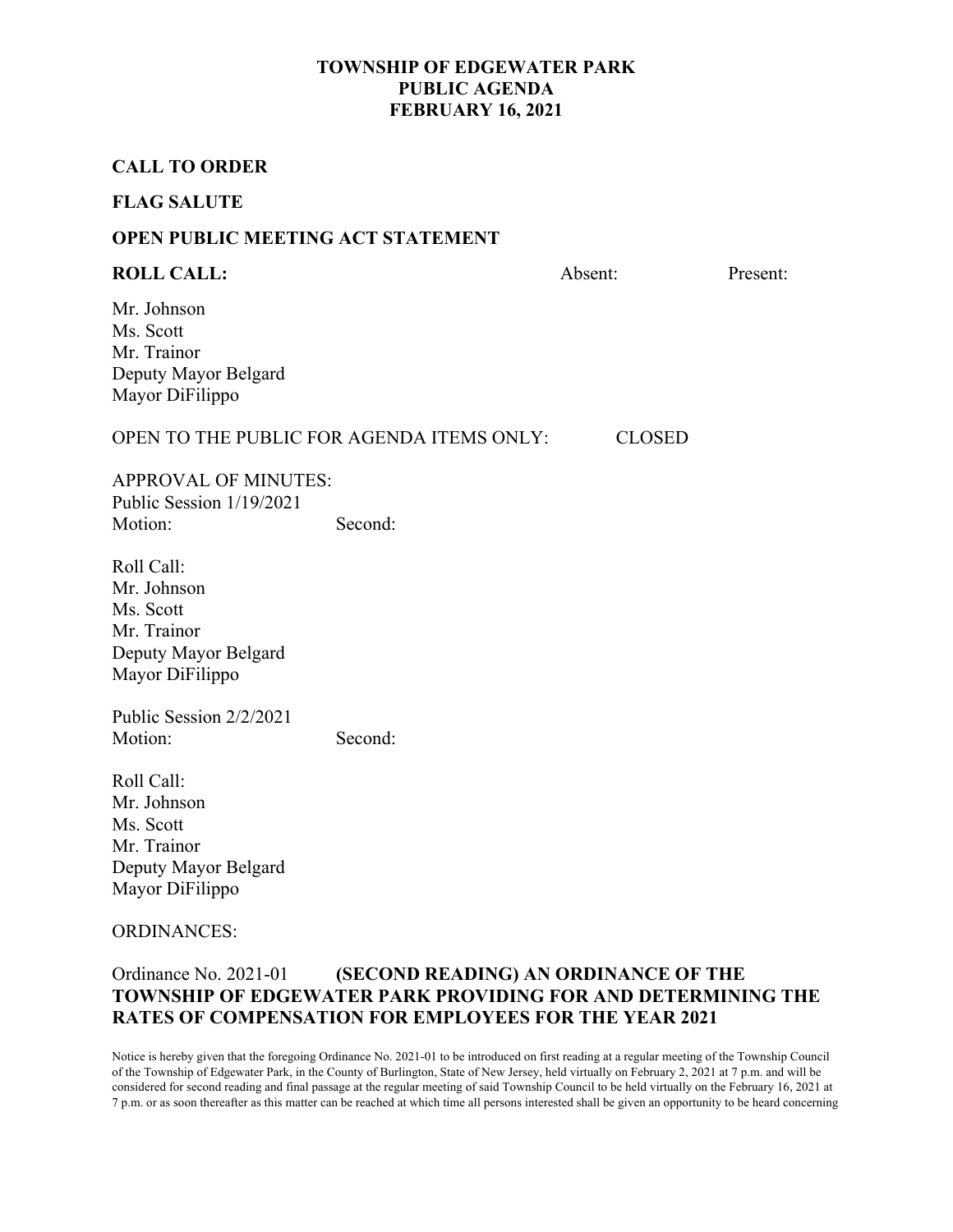this ordinance. Copies will be made available at the Township Clerk's office in the Municipal Building, 400 Delanco Road, Edgewater Park, NJ 08010 to the members of the general public who shall request the same.

Topic: Township Committee Meeting Time: Feb 2, 2021 07:00 PM Eastern Time (US and Canada) Join Zoom Meeting https://zoom.us/j/92018844058?pwd=SjFveEg0WjhEa1JEQ1QwTUxJN3RHdz09

Motion: Second:

Roll Call: Mr. Johnson Ms. Scott Mr. Trainor Deputy Mayor Belgard Mayor DiFilippo

# Ordinance 2021-02 **(SECOND READING) AN ORDINANCE OF THE TOWNSHIP OF EDGEWATER PARK REGULATING THE PERMIT AND LICENSING OF MOBILE RETAIL FOOD VENDORS (FOOD TRUCKS) WITHIN TOWNSHIP LIMITS**

Notice is hereby given that the foregoing Ordinance No. 2021-02 to be introduced on first reading at a regular meeting of the Township Council of the Township of Edgewater Park, in the County of Burlington, State of New Jersey, held virtually on February 2, 2021 at 7 p.m. and will be considered for second reading and final passage at the regular meeting of said Township Council to be held virtually on the February 16, 2021 at 7 p.m. or as soon thereafter as this matter can be reached at which time all persons interested shall be given an opportunity to be heard concerning this ordinance. Copies will be made available at the Township Clerk's office in the Municipal Building, 400 Delanco Road, Edgewater Park, NJ 08010 to the members of the general public who shall request the same.

Topic: Township Committee Meeting Time: Feb 2, 2021 07:00 PM Eastern Time (US and Canada) Join Zoom Meeting https://zoom.us/j/92018844058?pwd=SjFveEg0WjhEa1JEQ1QwTUxJN3RHdz09

Motion: Second:

Roll Call: Mr. Johnson Ms. Scott Mr. Trainor Deputy Mayor Belgard Mayor DiFilippo

Ordinance 2021-03 **(SECOND READING) AN ORDINANCE AMENDING PART II, GENERAL LEGISLATION, SECTION 310, "LAND DEVELOPMENT AND ZONING," PART 5, "LAND DEVELOPMENT REGULATIONS," ARTICLE 28, "DRAINAGE" ARTICLE 58, "STORM DRAINAGE," AND SECTION 444, "STORMWATER CONTROL" OF THE CODE OF THE TOWNSHIP OF EDGEWATER PARK, COUNTY OF BURLINGTON, STATE OF NEW JERSEY, UPDATING AND AMENDING THE REQUIREMENTS FOR STORMWATER MANAGEMENT CONSISTENT WITH THE NEW JERSEY DEPARTMENT OF ENVIRONMENTAL PROTECTION UPDATED RULES (N.J.A.C. 7:8) ADOPTED ON MARCH 2, 2020, AND AS RECOMMENDED BY THE EDGEWATER PARK TOWNSHIP PLANNING BOARD**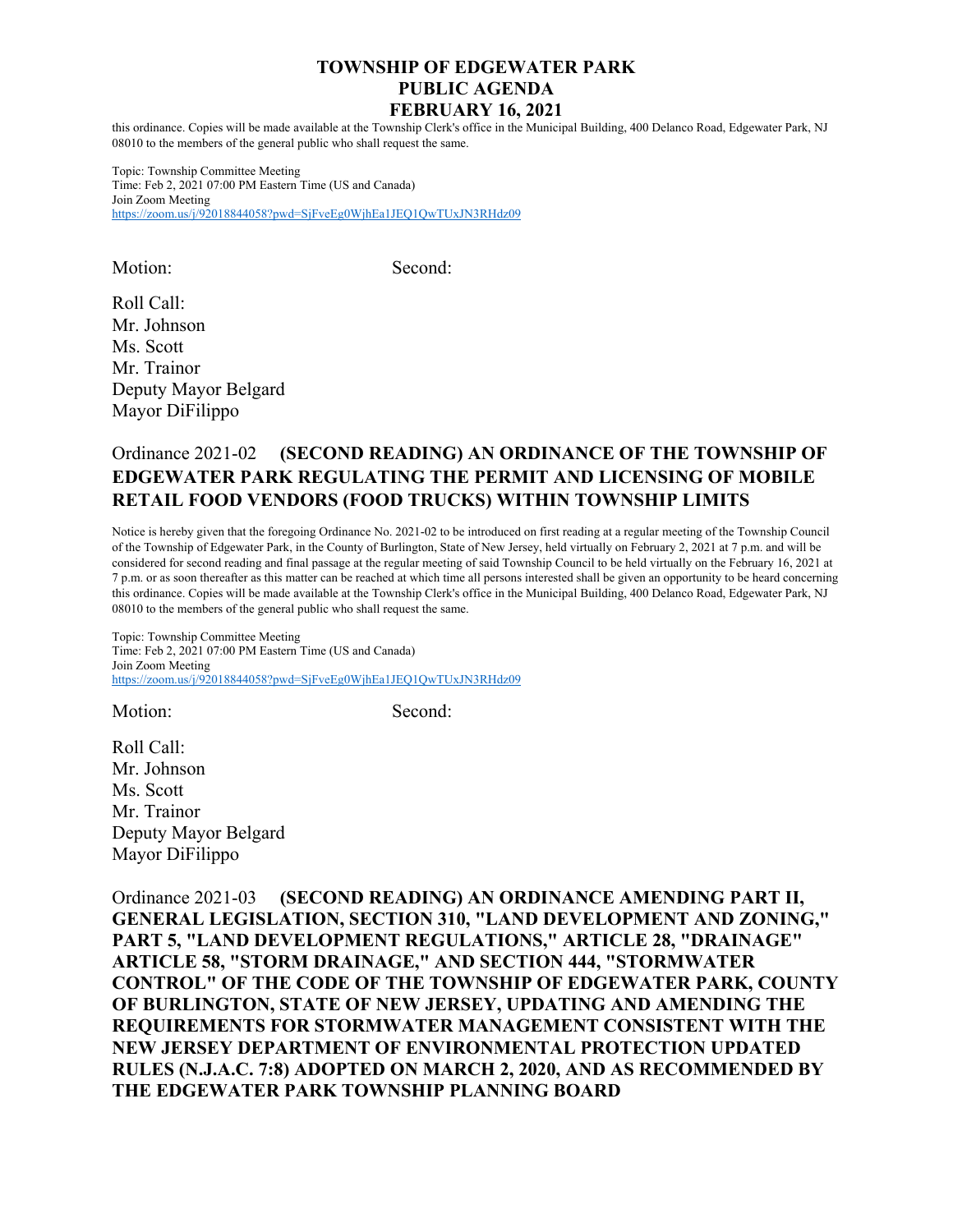Notice is hereby given that the foregoing Ordinance No. 2021-03 to be introduced on first reading at a regular meeting of the Township Council of the Township of Edgewater Park, in the County of Burlington, State of New Jersey, held virtually on February 2, 2021 at 7 p.m. and will be considered for second reading and final passage at the regular meeting of said Township Council to be held virtually on the February 16, 2021 at 7 p.m. or as soon thereafter as this matter can be reached at which time all persons interested shall be given an opportunity to be heard concerning this ordinance. Copies will be made available at the Township Clerk's office in the Municipal Building, 400 Delanco Road, Edgewater Park, NJ 08010 to the members of the general public who shall request the same.

Topic: Township Committee Meeting Time: Feb 2, 2021 07:00 PM Eastern Time (US and Canada) Join Zoom Meeting https://zoom.us/j/92018844058?pwd=SjFveEg0WjhEa1JEQ1QwTUxJN3RHdz09

Motion: Second:

Roll Call: Mr. Johnson Ms. Scott Mr. Trainor Deputy Mayor Belgard Mayor DiFilippo

## **DISCUSSION(S)/ PRESENTATION(S)/ AUTHORIZATION(S)/ CONSIDERATION(S):**

## **Weimann Building Update**

**Police Building Update** 

**Expanded Soccer Program** 

**Part-time Temporary Employee** 

## **FUNCTION APPLICATIONS: NONE**

### **APPROVAL OF BILLS:**

Approval of Bills from 1/29/2021 to 2/11/2021 Motion: Second:

Roll Call: Mr. Johnson Ms. Scott Mr. Trainor Deputy Mayor Belgard Mayor DiFilippo

### **RESOLUTION(S):**

Resolution No. 2021-34 Resolution Authorizing the Execution of a Contract for Lavonne Johnson as Part-Time Technical Assistant to the Construction Official (T.A.C.O.)